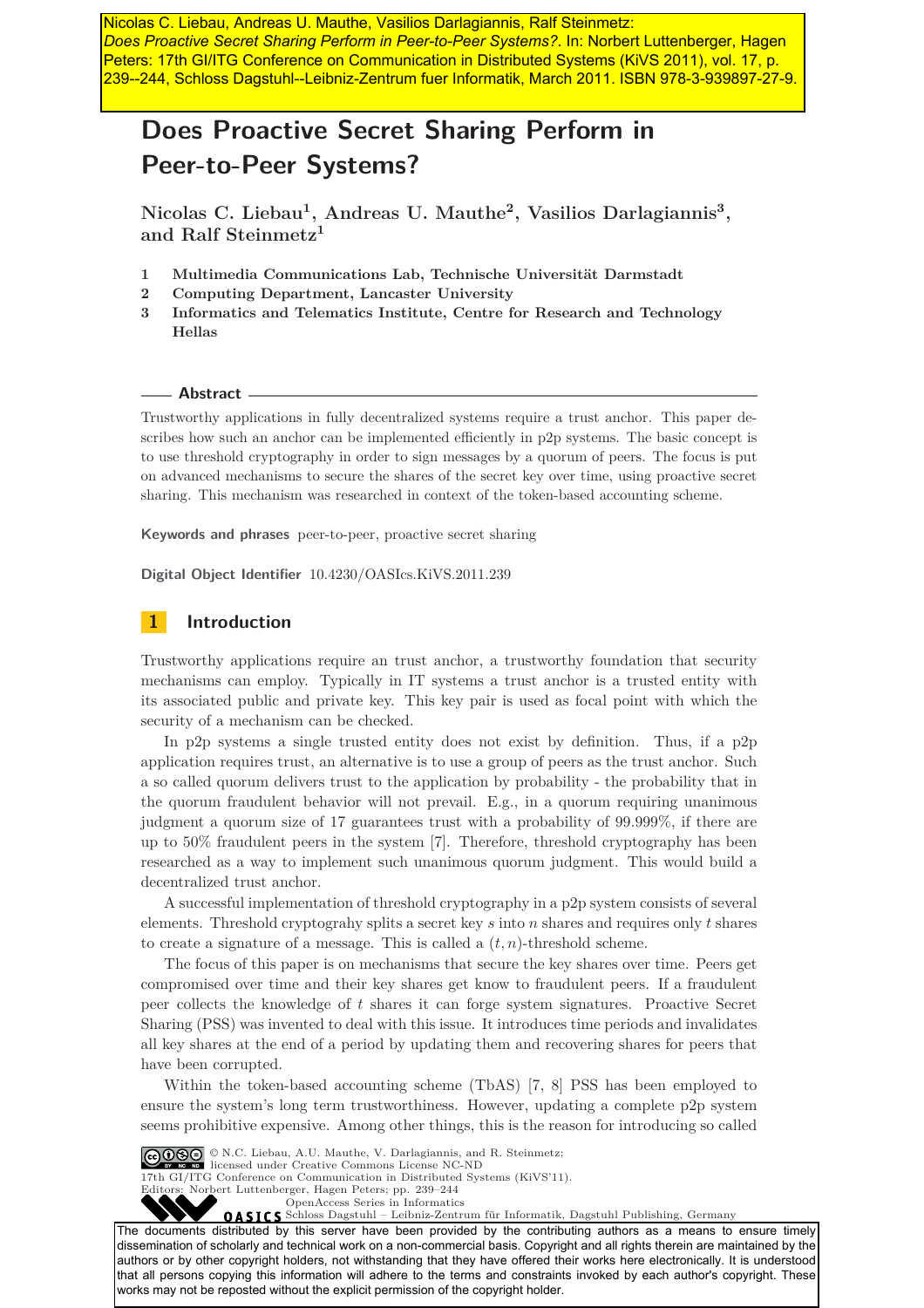## **240 Building a Fully Decentralized Trust Anchor for P2P Systems**

trusted peers in TbAS. This is a subset of peers that have been selected as share owner due to their trustworthiness using a reputation mechanism.

This paper proves by example of the TbAS that PSS is not prohibitive expensive for applying it to p2p systems in order to build a decentralized trust anchor.

## **2 Related Work**

Threshold cryptography has been suggested to be used in p2p systems by several authors. In [\[14,](#page-5-3) [15,](#page-5-4) [13\]](#page-5-5) the costs of applying threshold cryptography in p2p systems is evaluated; however, focus is on the signature process. The costs of maintaining a distributed secret over time is not shown. In [\[2\]](#page-5-6) the application of PSS to MANET is discussed but not evaluated. In [\[11\]](#page-5-7) a DRM system based on PSS is presented, however a thorough evaluation of the created traffic by the PSS mechanism is missing. An evaluation of PSS for up to 100 peers is given presented in [\[10\]](#page-5-8), assuming that all peers are updated.

# **3 Cryptographic Background**

In order to allow building a trust anchor threshold cryptography (see e.g. [\[3,](#page-5-9) [6,](#page-5-10) [17,](#page-5-11) [4\]](#page-5-12)) offers the required mechanisms;

# **3.1 Threshold Cryptography**

When selecting a threshold cryptography scheme attention must be paid to the secret sharing mechanism. In additive secret [\[6\]](#page-5-10) a secret *s* is split into *n* shares, and share  $s_n$  is computed from the other  $n-1$  parts. When a secret key is created and shared among peers, all shares have to be created at the same time. Additional shares cannot be created later. Therefore, additive secret sharing is not applicable to p2p system, where membership is dynamic. In [\[16\]](#page-5-13) Shamir presented polynomial secret sharing, that does not have this drawback. Here, the shares are calculated by using a polynomial  $f(x)$  of degree  $t-1$ , where the secret key is  $s = f(0)$ . Accordingly, only threshold schemes based on polynomial secret sharing are considered for building a distributed trust anchor.

There are several challenges to overcome in order to apply threshold cryptography to p2p systems (see [\[8\]](#page-5-1)); The URSA scheme[\[9\]](#page-5-14) and BLS scheme [\[1\]](#page-4-0) are build on polynomial secret sharing and fulfill all remaining requirements.

## **3.2 Proactive Secret Sharing**

This paper focuses Proactive Secret Sharing (PSS) [\[5\]](#page-5-15) applied in p2p systems. PSS schemes were introduced to protect long-lived shares of cryptographic keys. The principle of PSS is to introduce time periods. In each time period the shares of the shareholders are updated by adding new polynomials  $g(x)$  with  $g(0) = 0$ . That is, all key shares change with an update period, however the secret key remains unchanged. Further, peers with corrupted shares can be recovered; that is a new share for the new sharing polynomial is calculated for them is a distributed fashion by a group of *k* updated peers. Using recovery, also new peers in the system can get assigned a new share. For details about the protocols used in the TbAS see [\[8\]](#page-5-1).

Both considered schemes, Threshold BLS and URSA, require the same message flow for a share update or a share recovery. When the shares are distributed, each peer requires an individual share. Accordingly, updating large systems seems to be expensive traffic-wise.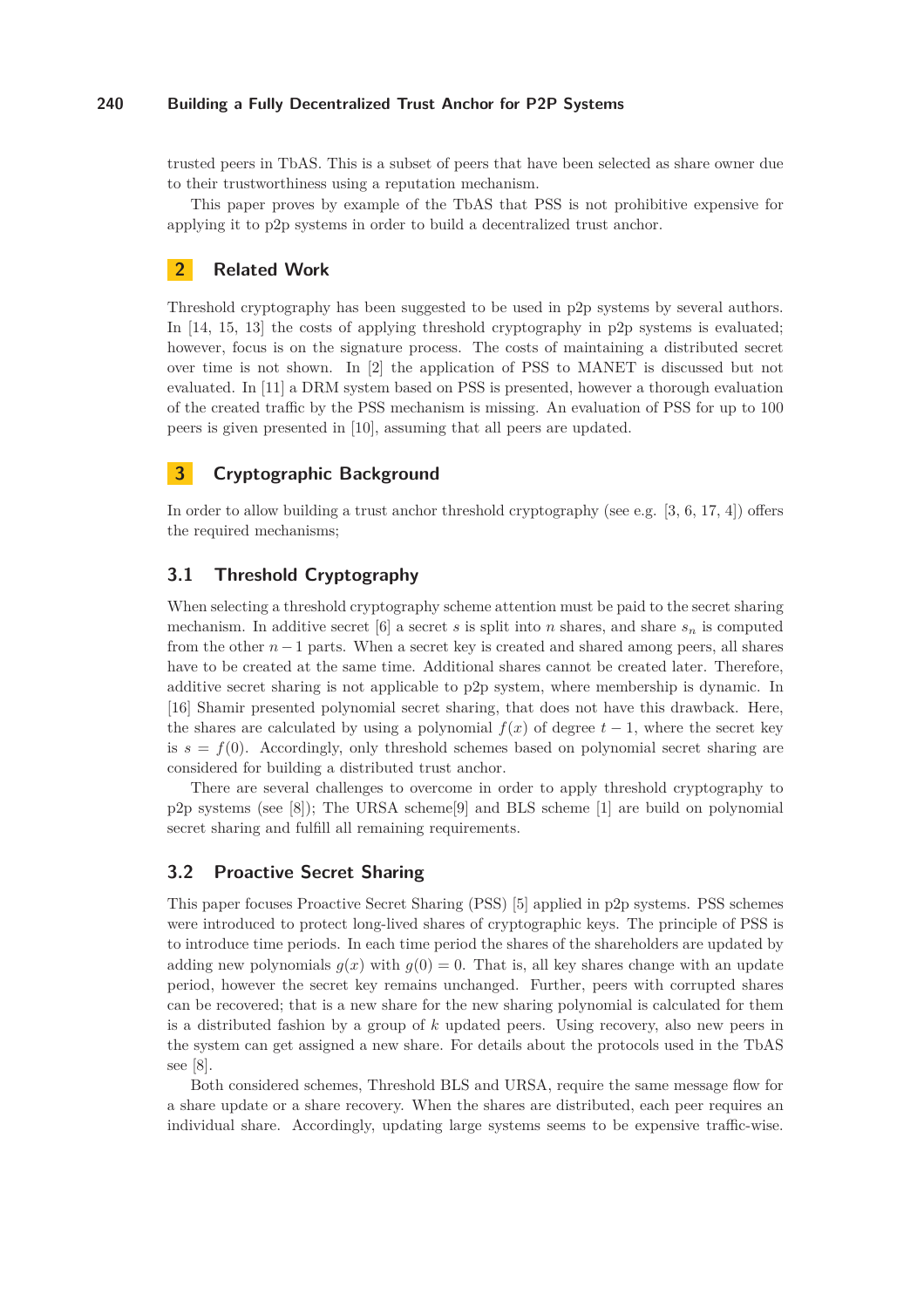| $L = 99,99\%$ |      |    |    | $L = 99,999\%$ |      |    |    |
|---------------|------|----|----|----------------|------|----|----|
| #             |      | t  | B  | #              | T    | t  |    |
| 1.1           | 100  | 13 | 26 | 2.1            | 100  | 15 | 30 |
| 1.2           | 500  | 14 | 28 | 2.2            | 500  | 17 | 34 |
| 1.3           | 1000 | 14 | 28 | 2.3            | 1000 | 17 | 34 |
| 1.4           | 2000 | 14 | 28 | 2.4            | 2000 | 17 | 34 |

<span id="page-2-0"></span>**Table 1** Experiments for System-key Maintenance

Legend: *T*: Number of trusted peers, *t*: quorum size, *β*: Size of update group

In [\[8\]](#page-5-1) different update strategies are evaluated. In [\[9\]](#page-5-14) a scheme is suggested where only a specific ratio of peers is updated and the remaining peers recover their share. This has the advantage that the knowledge of all trusted peers' IDs is not required (see [\[8\]](#page-5-1)). However, an evaluation for large p2p systems was not performed. In context of TbAS this Limited Update and Self-Initialization mechanism was evaluated with the target of building highly trustable p2p mechanisms.

# **4 Simulation of Key Management Traffic**

In order to simulate key management, two parts of proactive secret sharing, namely the update phase and the recovery phase were implemented in PeerfactSim.KOM [\[12\]](#page-5-16). The objective of this simulation was to assess the traffic created when all trusted peers receive an updated key share of the system-wide private key.

## **4.1 Experiments**

When the proximity group *B* is found the update shares have to be distributed among the peers in this group. This traffic is fully deterministic, because only direct communication between the group members is applied. Therefore, the general concept of the experiment is to perform the update using only one update polynomial by one peer. This allows an exact analysis of the created traffic that can be easily extrapolated to the use of more update polynomials.

the proximity group *B*'s size  $\beta$  must have at least the size *t* in order to enable recoveries by that group. Within the simulation, the update group size  $\beta$  is set to  $\beta = 2t$  in order to achieve redundancy.

In order to evaluate the scalability of the update and self initialization scheme, different numbers of peers between  $T = 100$  and  $T = 2000<sup>1</sup>$  to be updated and recovered as well as different Trust Levels  $L$  (determined by the threshold  $t$ ) will be simulated<sup>2</sup>. Table [1](#page-2-0) summarizes the executed experiments. In all experiments we use a key length of 1024 bit.

<sup>1</sup> Within TbAS scheme threshold cryptography is executed by a subgroup of peers that are called trusted peers. Even for very large p2p systems a number of  $T = 2000$  trusted peers is sufficient. See [\[7,](#page-5-0) [8\]](#page-5-1).

<sup>&</sup>lt;sup>2</sup> The computation of required threshold depending on the desired system's Trust Level *L*, number of peer *T*, and ratio of good peer *p<sup>g</sup>* was presented e.g .in [\[7,](#page-5-0) [8\]](#page-5-1). For the experiments a ratio of good peer  $p_g = 0.5$  is assumed.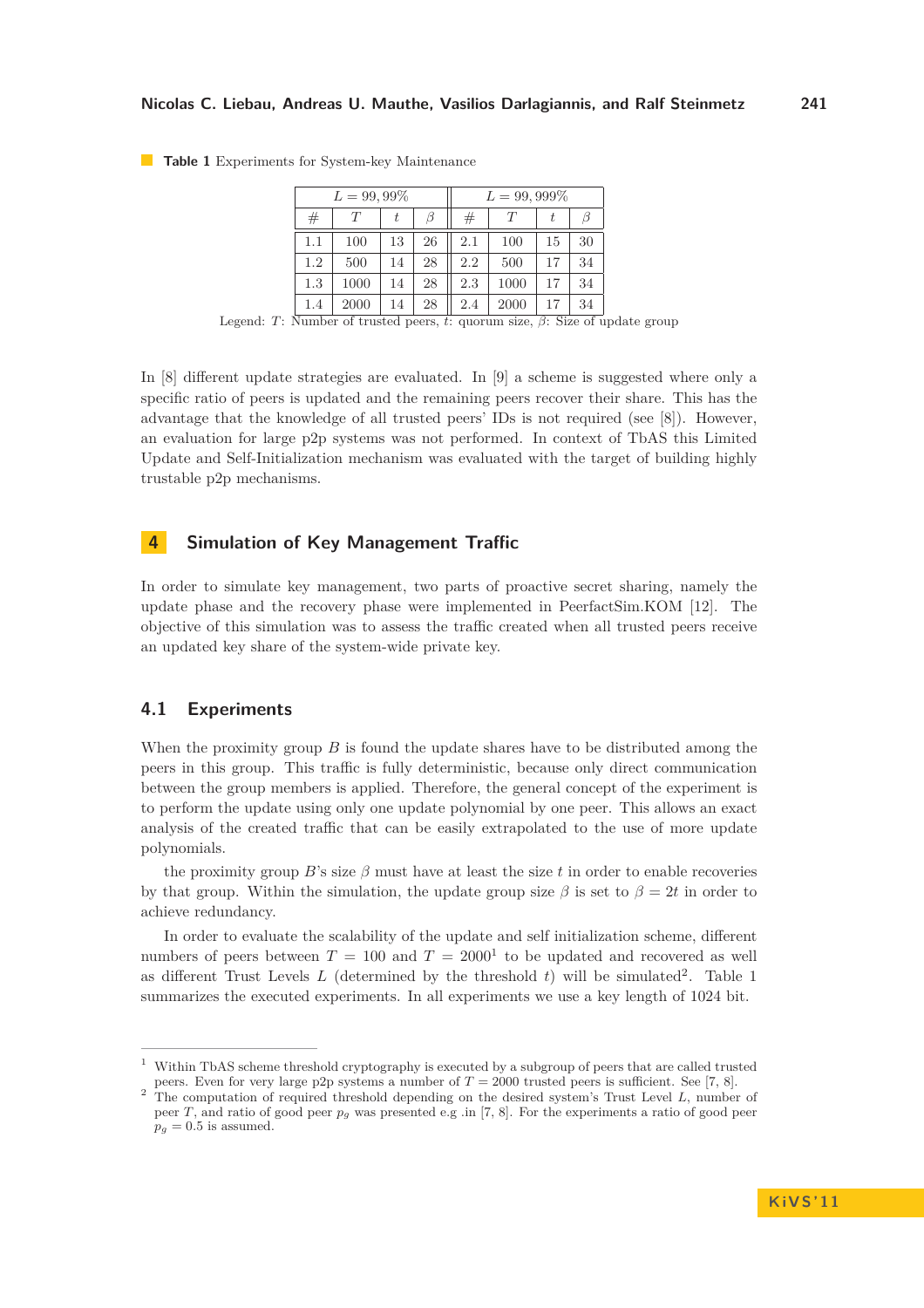## **242 Building a Fully Decentralized Trust Anchor for P2P Systems**

<span id="page-3-0"></span>

**Figure 1** Durations for update and self-initialization

## **4.2 Results**

The update and self initialization mechanism is a very deterministic process. The simulation does not require any probability distributions. Accordingly, the confidence intervals are very small and cannot be seen in the figures.

#### **4.2.0.1 Duration of Update and Self initialization Process**

First, the time required for completely updating the trusted peer system is looked at. Figure [1](#page-3-0) a shows the processes' duration.<sup>3</sup> The discovery of the initial update group requires between 1.16 seconds and 1.36 seconds. The difference is due to message transmission delays. The update phase required a bit less time and needed between 0.98 seconds and 1.18 seconds. the reason is that lookup messages might require several hops on the way towards the peer, where update requires direct communication. The recovery phase required 2.58 seconds for systems with  $T = 100$  trusted peers and a quorum size of  $t = 13$  and 68.3 seconds for a system size of  $T = 2000$  and a quorum size of  $t = 14$  trusted peers. The average time for a quorum size of  $t = 17$  trusted peers is here a bit lower, which indicates that the quorum size has no influence on the duration of the recovery process. The reason is that the number of communication steps required within a recovery of one trusted peer is constant.

The difference in the duration stems from the different sizes of the beginning start-up group. With a higher Trust Level, the update group in the beginning is larger; updating peers happens in parallel. Therefore, the update duration does not increase with the update group size. However, with a larger update group size less recoveries are required. Therefore, for  $L_2 = 99.999\%$  the update duration is shorter.

## **4.2.0.2 Traffic Generated by Update and Self initialization**

The traffic is observed on a per-peer basis. Figure [2](#page-4-1) shows the traffic generated for the smallest and largest simulation setzup. The x-axis represents the peers' ID.<sup>4</sup>

It can be observed that the update group is symmetrically located around the peer ID 0. Especially in the graphs for large system sizes with  $T = 2000$ , the recovery traffic

<sup>&</sup>lt;sup>3</sup> Note that we did not simulate computation time. The durations all stem from message transfer.

 $4$  For  $T = 2000$  the ID space was increased in order to enable complete message logging. Therefore, peer IDs are distributed from 0 to  $2^{24}$ .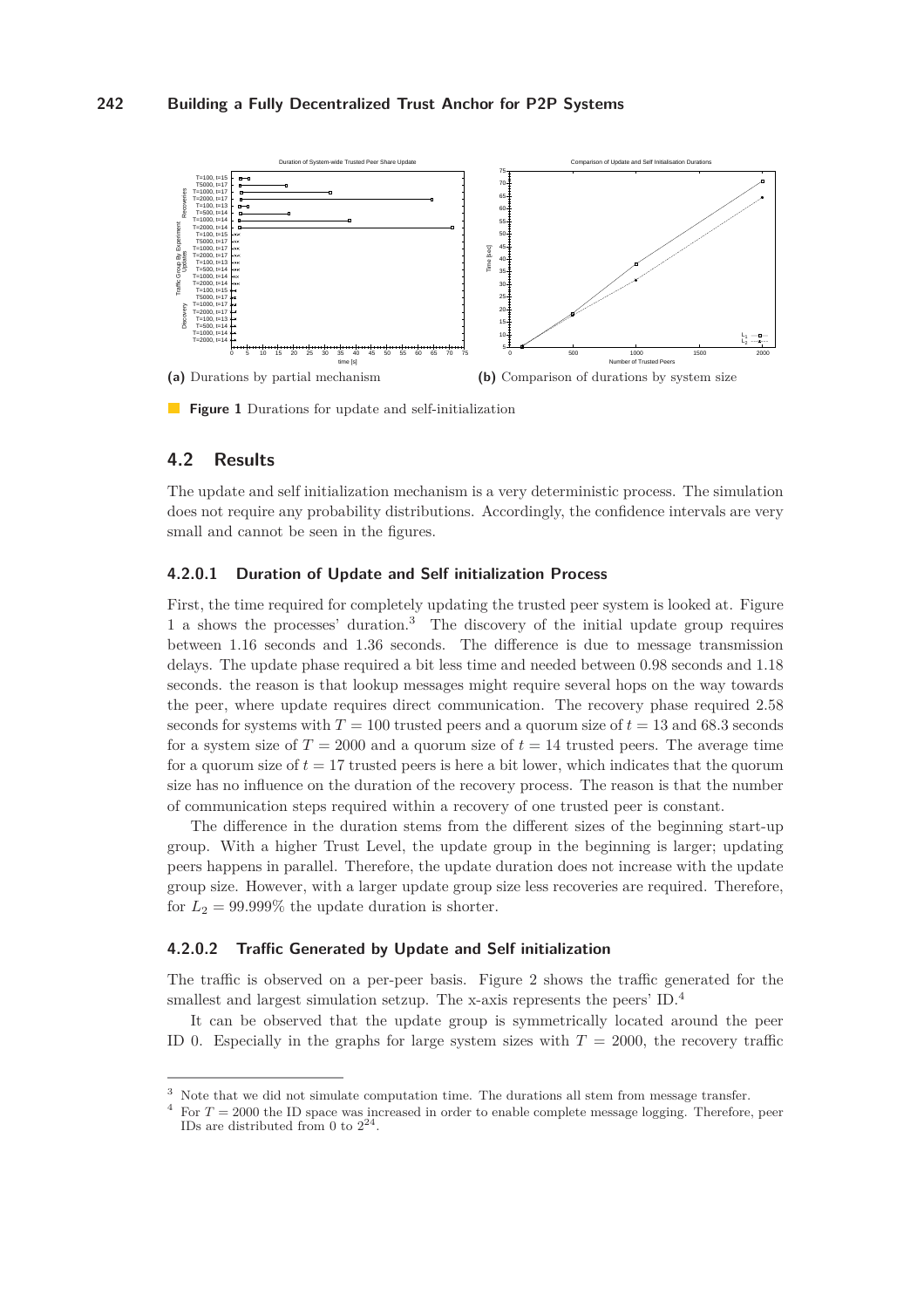<span id="page-4-1"></span>

**Figure 2** Update and self initialization traffic by message type

is almost equal for all peers. Only at the middle of the graph is the traffic distinctively lower, because here the two recovery fronts meet. Recovery traffic is the major source for traffic, although it is below 60 kBytes in total per peer. It can be seen that recovery traffic and overlay maintenance traffic have the lowest proportions of traffic load. Overall, a very even distribution of traffic load over the trusted peers is achieved by the update and self initialization mechanism.

When observing the main source for traffic increase, it is obvious that the quorum size has an influence on it, however the system size influence seems minimal. It can be seen that there are very few peers with distinctively higher loads. The maximum load for the complete update and self initialization process is 240.13 kBytes, which happened in all experiments with  $t = 17$ . Assuming for trusted peers a DSL-connection with 128 kBit upload, a trusted peer would need 15.37 seconds to send this traffic. Accordingly, even the very few trusted peers with the maximum load do not get overloaded by the update and self initialization process. The statistics show that there are only very few peers with a traffic load above 100 kBytes.

# **5 Conclusion**

This paper focused on a specific issue when applying threshold cryptography to p2p systems. The key shares have to be protected over time. Proactive secret sharing (PSS) is designed for that purpose. PSS introduces time periods and provides the ability to update key shares and recover corrupted and lost key shares at the end of a time period. Also new key shares for new peers can be created. However, these mechanisms seem to be expensive and unattractive for large p2p system. In this paper we proved the opposite. Updating a system of 2000 peers requires approximately and 71 seconds and the average load per peer is 49.10 kBytes.

Accordingly, threshold cryptography based p2p systems can be secured with PSS. Update phases can be performed once a day. Peers not participating in an update will be recovered when they join again. This basic finding can be employed to build decentralized trust anchors for new trustworthy p2p mechanisms, like the token-based accounting scheme [\[7,](#page-5-0) [8\]](#page-5-1).

#### <span id="page-4-0"></span>**References**

**1** Alexandra Boldyreva. Threshold Signatures, Multisignatures and Blind Signatures Based on the Gap-Diffie-Hellman-Group Signature Scheme. In *PKC '03: Proceedings of the 6th*